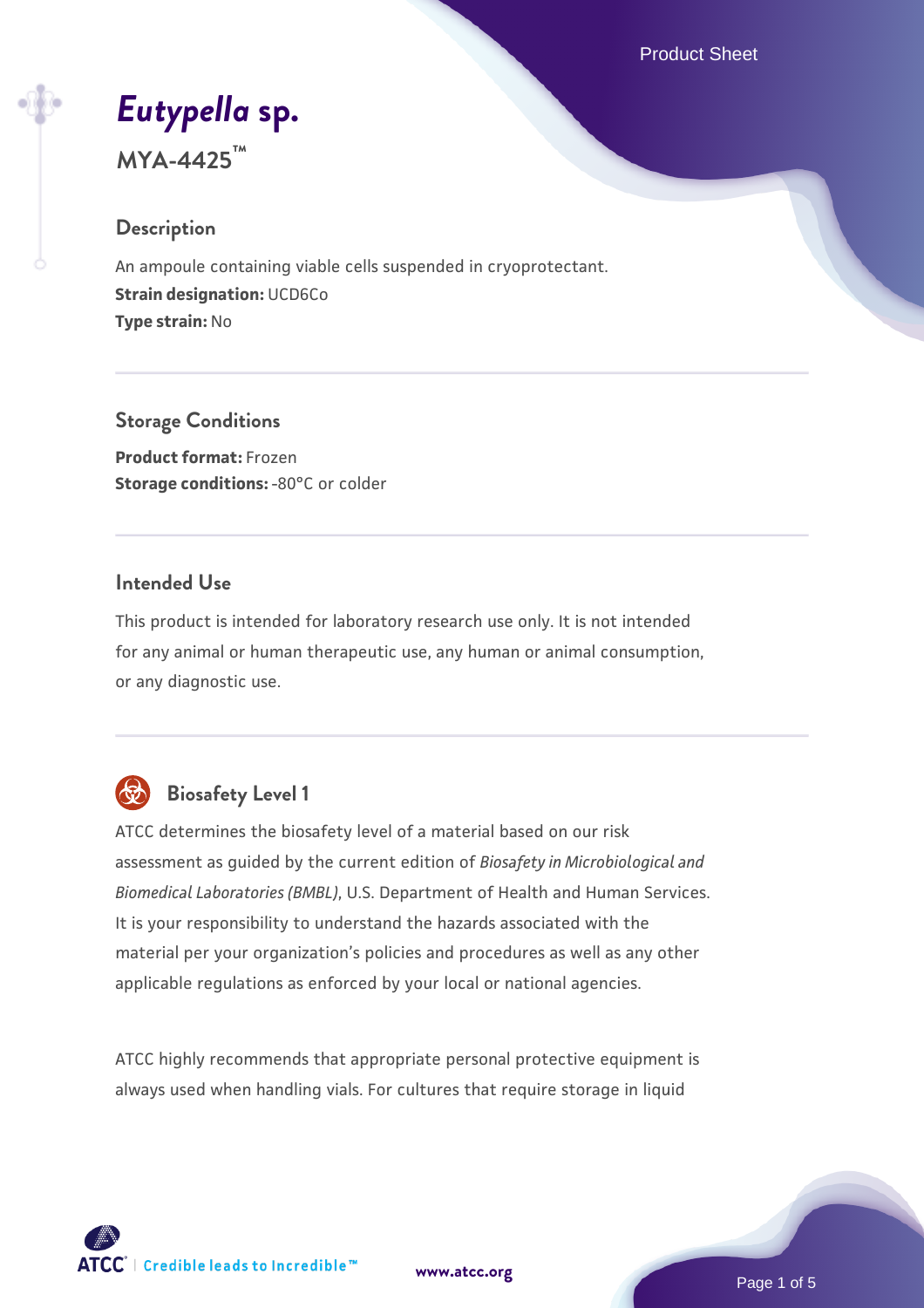nitrogen, it is important to note that some vials may leak when submersed in liquid nitrogen and will slowly fill with liquid nitrogen. Upon thawing, the conversion of the liquid nitrogen back to its gas phase may result in the vial exploding or blowing off its cap with dangerous force creating flying debris. Unless necessary, ATCC recommends that these cultures be stored in the vapor phase of liquid nitrogen rather than submersed in liquid nitrogen.

# **Certificate of Analysis**

For batch-specific test results, refer to the applicable certificate of analysis that can be found at www.atcc.org.

#### **Growth Conditions**

**Medium:**  [ATCC Medium 336: Potato dextrose agar \(PDA\)](https://www.atcc.org/-/media/product-assets/documents/microbial-media-formulations/3/3/6/atcc-medium-336.pdf?rev=d9160ad44d934cd8b65175461abbf3b9) **Temperature:** 20-25°C

# **Handling Procedures**

**Frozen ampoules** packed in dry ice should either be thawed immediately or stored in liquid nitrogen. If liquid nitrogen storage facilities are not available, frozen ampoules may be stored at or below -70°C for approximately one week. **Do not under any circumstance store frozen ampoules at refrigerator freezer temperatures (generally -20°C)**. Storage of frozen material at this temperature will result in the death of the culture.

1. To thaw a frozen ampoule, place in a **25°C to 30°C** water bath, until just thawed **(approximately 5 minutes)**. Immerse the ampoule just

**[www.atcc.org](http://www.atcc.org)**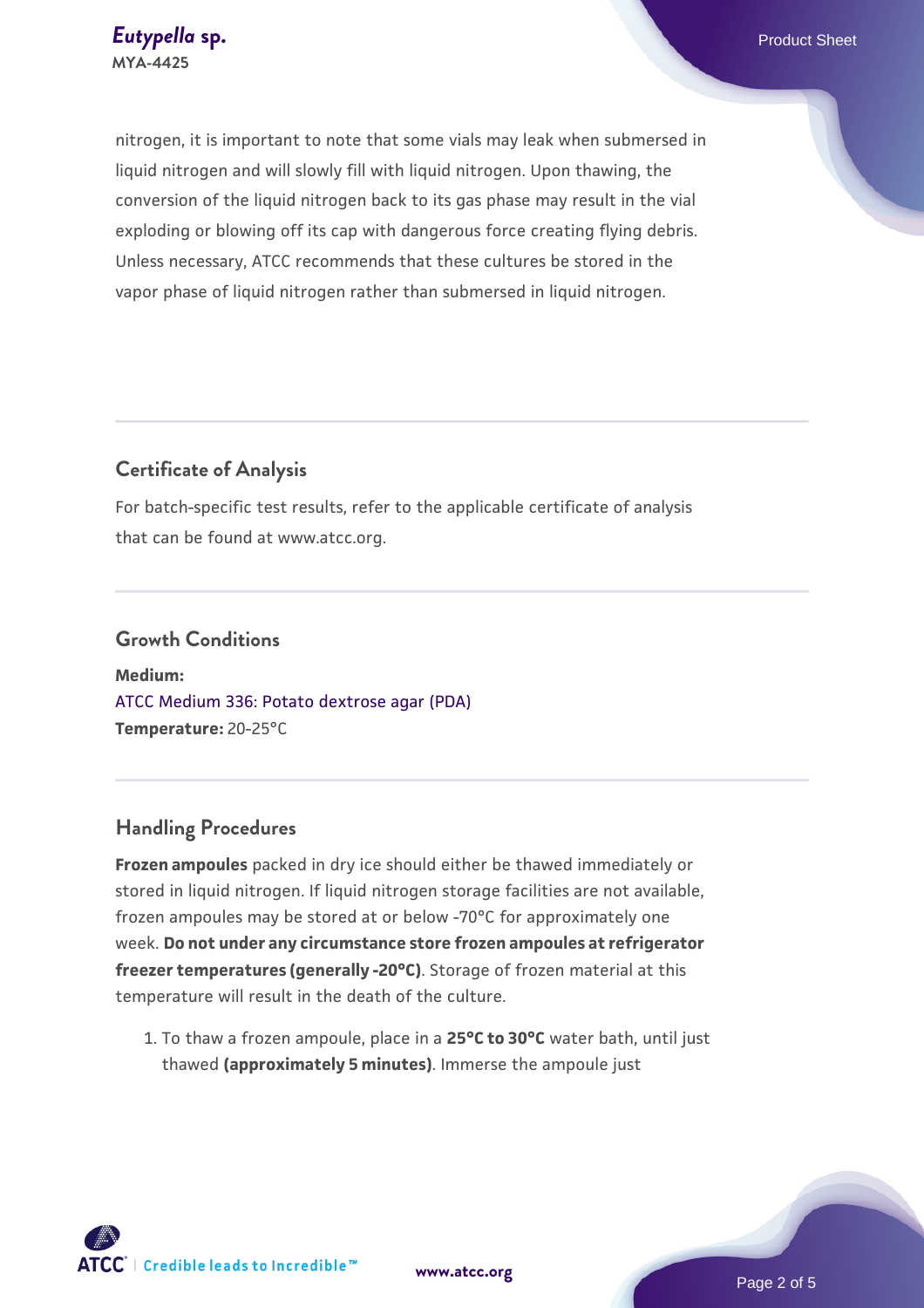sufficient to cover the frozen material. Do not agitate the ampoule.

- 2. Immediately after thawing, wipe down ampoule with 70% ethanol and aseptically transfer at least 50 µL (or 2-3 agar cubes) of the content onto a plate or broth with medium recommended.
- 3. Incubate the inoculum/strain at the temperature and conditions recommended.
- 4. Inspect for growth of the inoculum/strain regularly for up to 4 weeks. The time necessary for significant growth will vary from strain to strain.

#### **Material Citation**

If use of this material results in a scientific publication, please cite the material in the following manner: *Eutypella* sp. (ATCC MYA-4425)

### **References**

References and other information relating to this material are available at www.atcc.org.

#### **Warranty**

The product is provided 'AS IS' and the viability of ATCC® products is warranted for 30 days from the date of shipment, provided that the customer has stored and handled the product according to the information included on the product information sheet, website, and Certificate of Analysis. For living cultures, ATCC lists the media formulation and reagents that have been found to be effective for the product. While other unspecified media and reagents may also produce satisfactory results, a change in the ATCC and/or depositor-recommended protocols may affect the recovery, growth, and/or function of the product. If an alternative medium formulation or reagent is used, the ATCC warranty for viability is no longer valid. Except as expressly set forth herein, no other warranties of any kind are



**[www.atcc.org](http://www.atcc.org)**

Page 3 of 5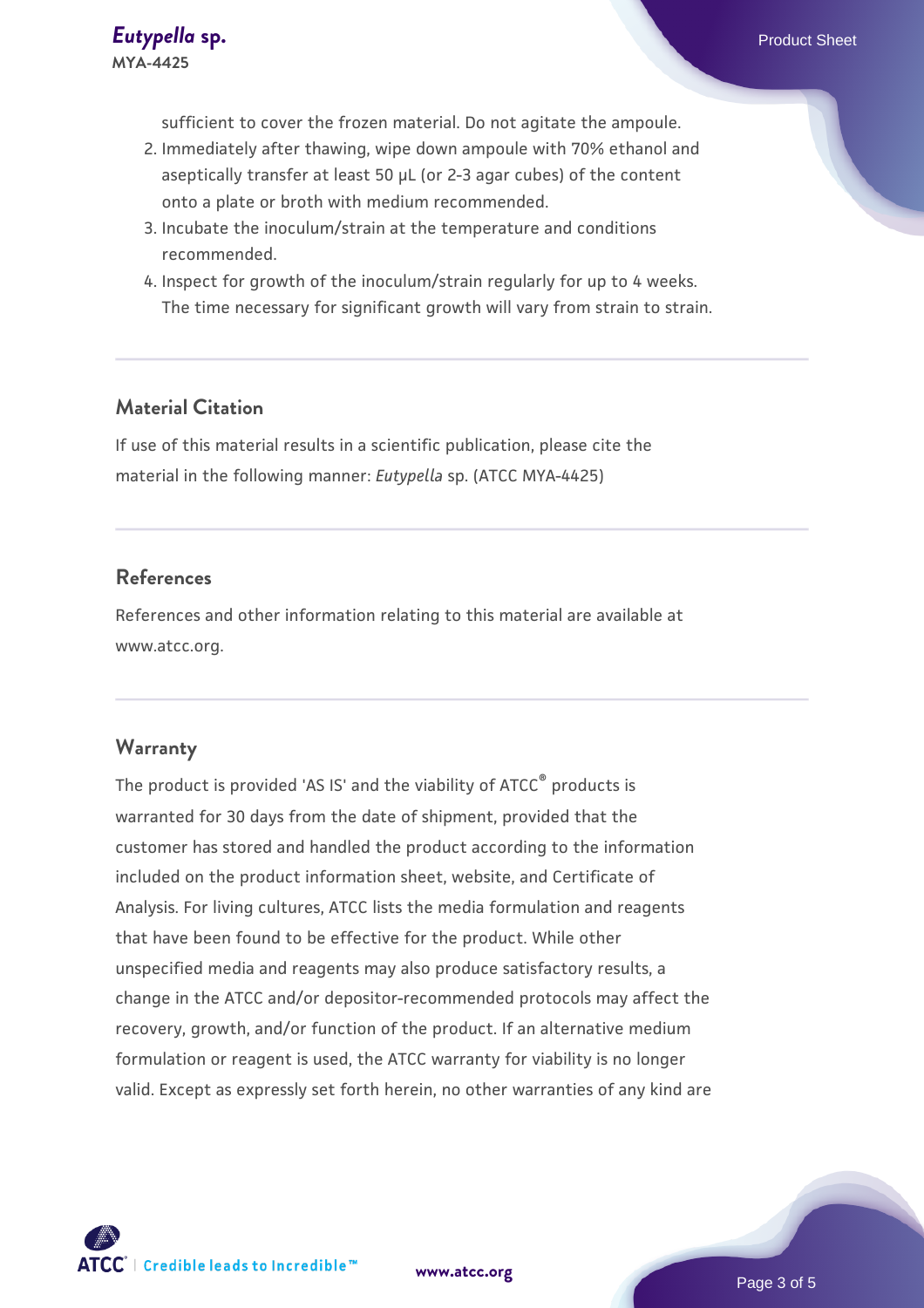**[Eutypella](https://www.atcc.org/products/mya-4425) [sp.](https://www.atcc.org/products/mya-4425)** Product Sheet **MYA-4425**

provided, express or implied, including, but not limited to, any implied warranties of merchantability, fitness for a particular purpose, manufacture according to cGMP standards, typicality, safety, accuracy, and/or noninfringement.

#### **Disclaimers**

This product is intended for laboratory research use only. It is not intended for any animal or human therapeutic use, any human or animal consumption, or any diagnostic use. Any proposed commercial use is prohibited without a license from ATCC.

While ATCC uses reasonable efforts to include accurate and up-to-date information on this product sheet, ATCC makes no warranties or representations as to its accuracy. Citations from scientific literature and patents are provided for informational purposes only. ATCC does not warrant that such information has been confirmed to be accurate or complete and the customer bears the sole responsibility of confirming the accuracy and completeness of any such information.

This product is sent on the condition that the customer is responsible for and assumes all risk and responsibility in connection with the receipt, handling, storage, disposal, and use of the ATCC product including without limitation taking all appropriate safety and handling precautions to minimize health or environmental risk. As a condition of receiving the material, the customer agrees that any activity undertaken with the ATCC product and any progeny or modifications will be conducted in compliance with all applicable laws, regulations, and guidelines. This product is provided 'AS IS' with no representations or warranties whatsoever except as expressly set forth herein and in no event shall ATCC, its parents, subsidiaries, directors, officers, agents, employees, assigns, successors, and affiliates be liable for indirect, special, incidental, or consequential damages of any kind in connection with or arising out of the customer's use of the product. While reasonable effort is made to ensure authenticity and reliability of materials on deposit, ATCC is not liable for damages arising from the misidentification or misrepresentation of such materials.



**[www.atcc.org](http://www.atcc.org)**

Page 4 of 5